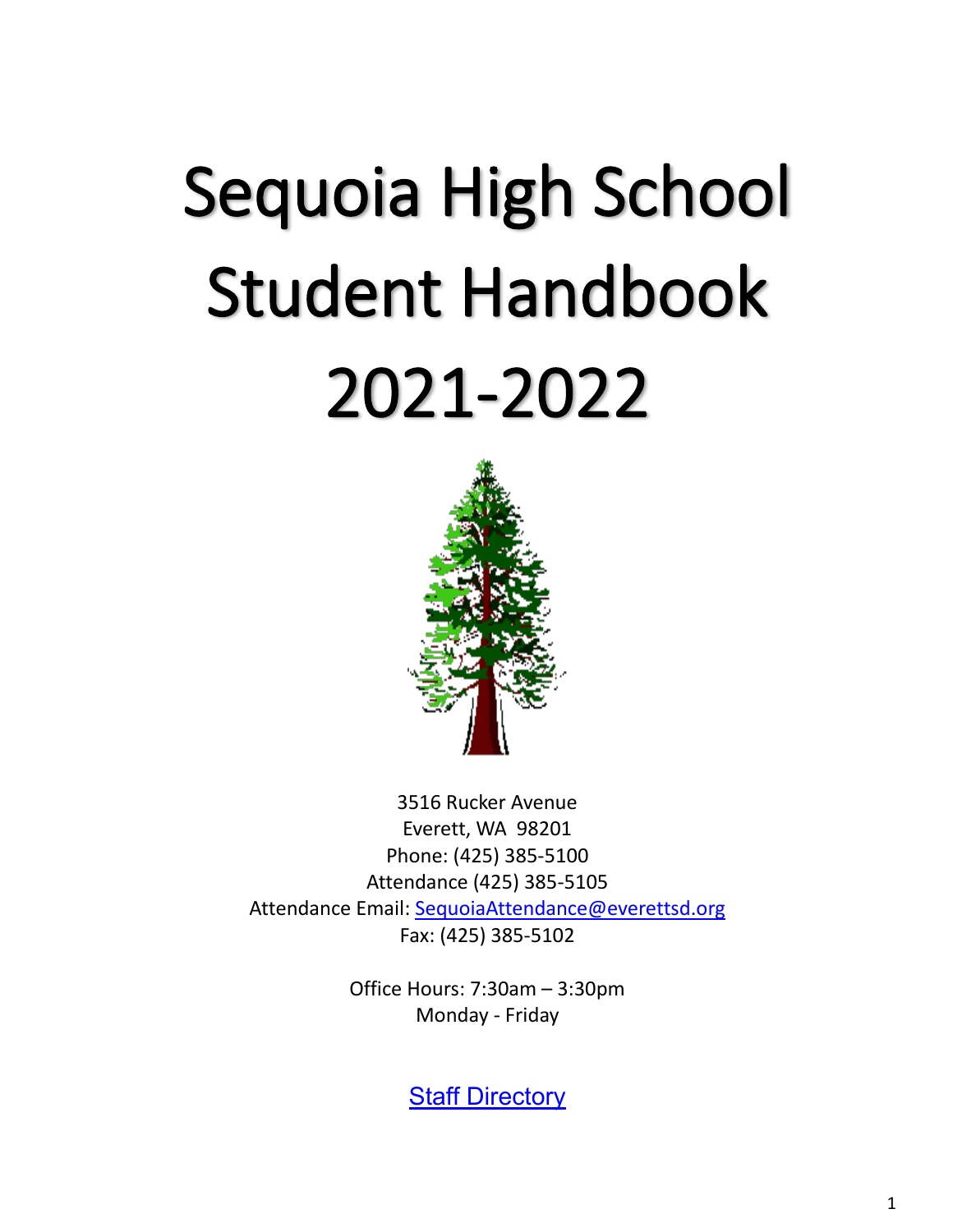#### **Everett Public Schools**

The Sequoia Student Handbook includes expectations and information specific to our school. Please refer to the Everett Public Schools Rights and Responsibilities for additional information on policies and procedures related to students. The Sequoia High School Student Handbook is accessible online at [http://www.everettsd.org/domain/1564,](http://www.everettsd.org/domain/1564) in print, and via a link on student issued district tablets. Print copies of the handbook are available upon request at our office.

#### **Sequoia's Mission:**

Sequoia High School is rooted in choice, equity and building relationships.  We focus on individualization while holding students to high academic standards, preparing them for life as contributors to their communities**.**

#### **Nondiscrimination Statement:**

Everett Public Schools does not discriminate in any programs or activities on the basis of sex, race, creed, religion, color, national origin, age, veteran or military status, sexual orientation, gender expression or identity, disability, or the use of a trained dog guide or service animal and provides equal access to the Boy Scouts and other designated youth groups. The following employees have been designated to handle questions and complaints of alleged discrimination:

**Title IX/Civil Rights Compliance Officer - Kevin Allen** PO Box 2098, Everett WA 98213 425-385-4100 [KAllen@everettsd.org](mailto:KAllen@everettsd.org)

**Section 504 Coordinator - Dave Peters** PO Box 2098, Everett WA 98213 425-385-4063 [DPeters@everettsd.org](mailto:DPeters@everettsd.org)

#### **ADA Coordinator - Randi Seaberg**

PO Box 2098, Everett WA 98213 425-385-4104 [RSeaberg@everettsd.org](mailto:RSeaberg@everettsd.org)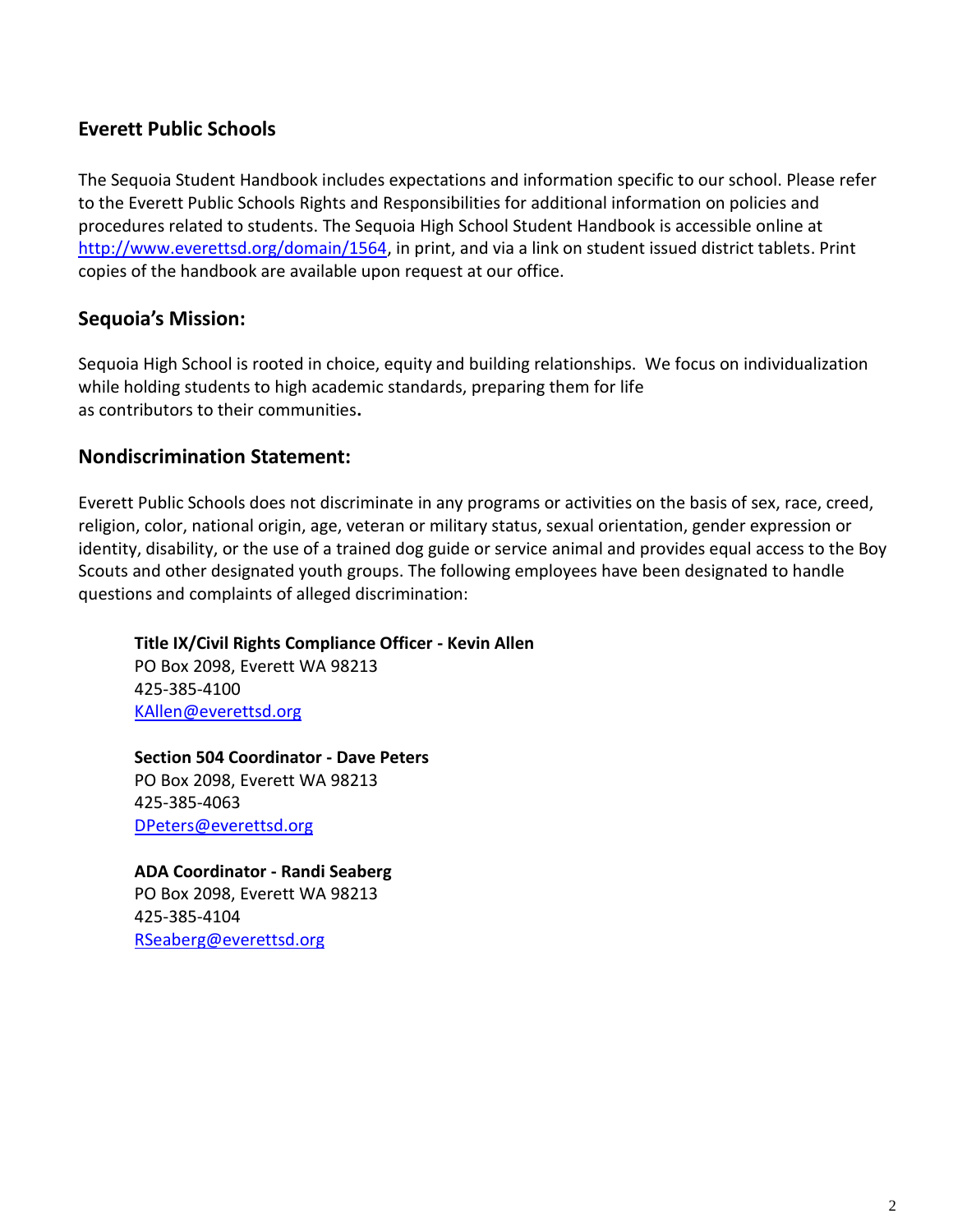### **The Sequoia Way**

|                                                      | <b>Be Respectful</b>                                                                                                                                                                                                                                                                                                                        | <b>Be Responsible</b>                                                                                                                                                                                                                                                                                                                                      | <b>Be Safe</b>                                                                                                                                                                                                                                                                                                                                                          |
|------------------------------------------------------|---------------------------------------------------------------------------------------------------------------------------------------------------------------------------------------------------------------------------------------------------------------------------------------------------------------------------------------------|------------------------------------------------------------------------------------------------------------------------------------------------------------------------------------------------------------------------------------------------------------------------------------------------------------------------------------------------------------|-------------------------------------------------------------------------------------------------------------------------------------------------------------------------------------------------------------------------------------------------------------------------------------------------------------------------------------------------------------------------|
| <b>Interactions</b>                                  | Assume best intentions<br>$\bullet$<br>Listen and respect all<br>$\bullet$<br>perspectives<br>Include all in discussion<br>$\bullet$<br>Develop respectful<br>$\bullet$<br>relationships                                                                                                                                                    | Use time wisely<br>$\bullet$<br>Take responsibility for your<br>$\bullet$<br>own actions<br>If harm is caused, work to<br>$\bullet$<br>repair relationships                                                                                                                                                                                                | $\bullet$<br>Report any concerns to a<br>trusted adult at school<br>immediately                                                                                                                                                                                                                                                                                         |
| <b>Classroom</b><br>(in person)                      | Cell phones silent and away<br>$\bullet$<br>from 8:20-2:55 except<br>transitions, lunch, breakfast<br>Use appropriate language,<br>$\bullet$<br>tone and volume<br>Support a positive learning<br>culture                                                                                                                                   | Be a problem solver<br>$\bullet$<br>Be ready with organized<br>materials<br>Be your own advocate<br>$\bullet$<br>Be an engaged contributor<br>$\bullet$<br>to learning<br>Be present<br>$\bullet$<br>Be true to your word<br>$\bullet$                                                                                                                     | Be where you are supposed<br>$\bullet$<br>to be<br>Be thoughtful and mindful in<br>$\bullet$<br>what you say<br>Follow reasonable requests<br>$\bullet$                                                                                                                                                                                                                 |
| <b>Common</b><br><b>Areas</b>                        | Use appropriate language,<br>$\bullet$<br>tone and volume<br>Address others<br>$\bullet$<br>appropriately (tone,<br>pronoun, name, etc)<br>Honor physical spaces and<br>$\bullet$<br>displays<br>Be polite (please/thank you)<br>$\bullet$<br>Wear school appropriate<br>$\bullet$<br>clothing<br>Respect the fragrance policy<br>$\bullet$ | Clean up after your self<br>$\bullet$<br>Be mindful of space that you<br>$\bullet$<br>are in and expectations of<br>the space<br>Use vending machines<br>$\bullet$<br>during passing times,<br>breakfast or lunch<br>Keep moving on the<br>$\bullet$<br>stairwells<br>Use restrooms for their<br>$\bullet$<br>designed purpose, only 1<br>person per stall | $\bullet$<br>Be where you are supposed<br>to be<br>Aware of others personal<br>$\bullet$<br>space<br>Keep throughways clear<br>$\bullet$<br>Follow reasonable requests<br>$\bullet$<br>Maintain a walkable and<br>$\bullet$<br>respectful route to<br>restrooms, elevators and<br>classroom doors<br>Maintain a vape, e-cigarette<br>$\bullet$<br>and smoke free campus |
| <b>Cafeteria</b><br>(Lunch/<br><b>Breakfast</b> )    | Be inclusive & welcoming<br>$\bullet$<br>Be polite (please/thank you)<br>$\bullet$<br>Use appropriate language,<br>$\bullet$<br>tone and volume<br>Cell phones silent and away<br>$\bullet$<br>and headphones off in line                                                                                                                   | Clean up after your self-<br>including highchairs<br>Use share bin<br>$\bullet$<br>Follow lunch line protocol<br>$\bullet$<br>including taking a complete<br>meal<br>Be on time to your class                                                                                                                                                              | Be in designated areas<br>$\bullet$<br>(lunchroom, library,<br>classroom w/ staff, 2 <sup>nd</sup> floor<br>hallway along the lockers)<br>Wipe up spills<br>$\bullet$<br>Follow off campus lunch<br>$\bullet$<br>protocol                                                                                                                                               |
| <b>Campus</b><br><b>Arrival-</b><br><b>Departure</b> | Clean up after yourself<br>Use school appropriate<br>$\bullet$<br>language and volume<br>Be a good neighbor<br>$\bullet$<br>Follow office expectations<br>$\bullet$                                                                                                                                                                         | Arrive on time<br>Use designated<br>$\bullet$<br>entrance/exit<br>Follow sign-in/sign-out<br>procedures<br>Visitors sign in office<br>$\bullet$                                                                                                                                                                                                            | Aware of surroundings (cars,<br>people, children, crosswalks<br>Drive in & out at safe speeds<br>$\bullet$<br>See something, say<br>$\bullet$<br>something                                                                                                                                                                                                              |
| <b>Technology</b>                                    | Digital Citizenship<br>$\bullet$<br>Use device for intended<br>$\bullet$<br>purpose<br>Follow staff direction/<br>lesson/task                                                                                                                                                                                                               | Bring your charged device<br>$\bullet$<br>Hotspots for home use<br>٠<br>Protect device from damage<br>٠<br>Maintain updates<br>٠<br>Return borrowed charger in<br>٠<br>same class period                                                                                                                                                                   | Use appropriately (social<br>$\bullet$<br>media)<br>Take care of your digital<br>$\bullet$<br>footprint<br>Consider where you leave<br>$\bullet$<br>your device                                                                                                                                                                                                         |
| <b>Office</b>                                        | Use appropriate language,<br>$\bullet$<br>tone and volume<br>Address others<br>$\bullet$<br>appropriately (tone,<br>pronoun, name, etc)<br>Honor physical spaces                                                                                                                                                                            | Clean up after your self<br>$\bullet$<br>Be mindful of space that you<br>$\bullet$<br>are in and expectations of<br>the space<br>Follow sign-in/sign-out<br>$\bullet$<br>procedures                                                                                                                                                                        | Follow reasonable requests<br>$\bullet$<br><b>Updated 7/23/21</b>                                                                                                                                                                                                                                                                                                       |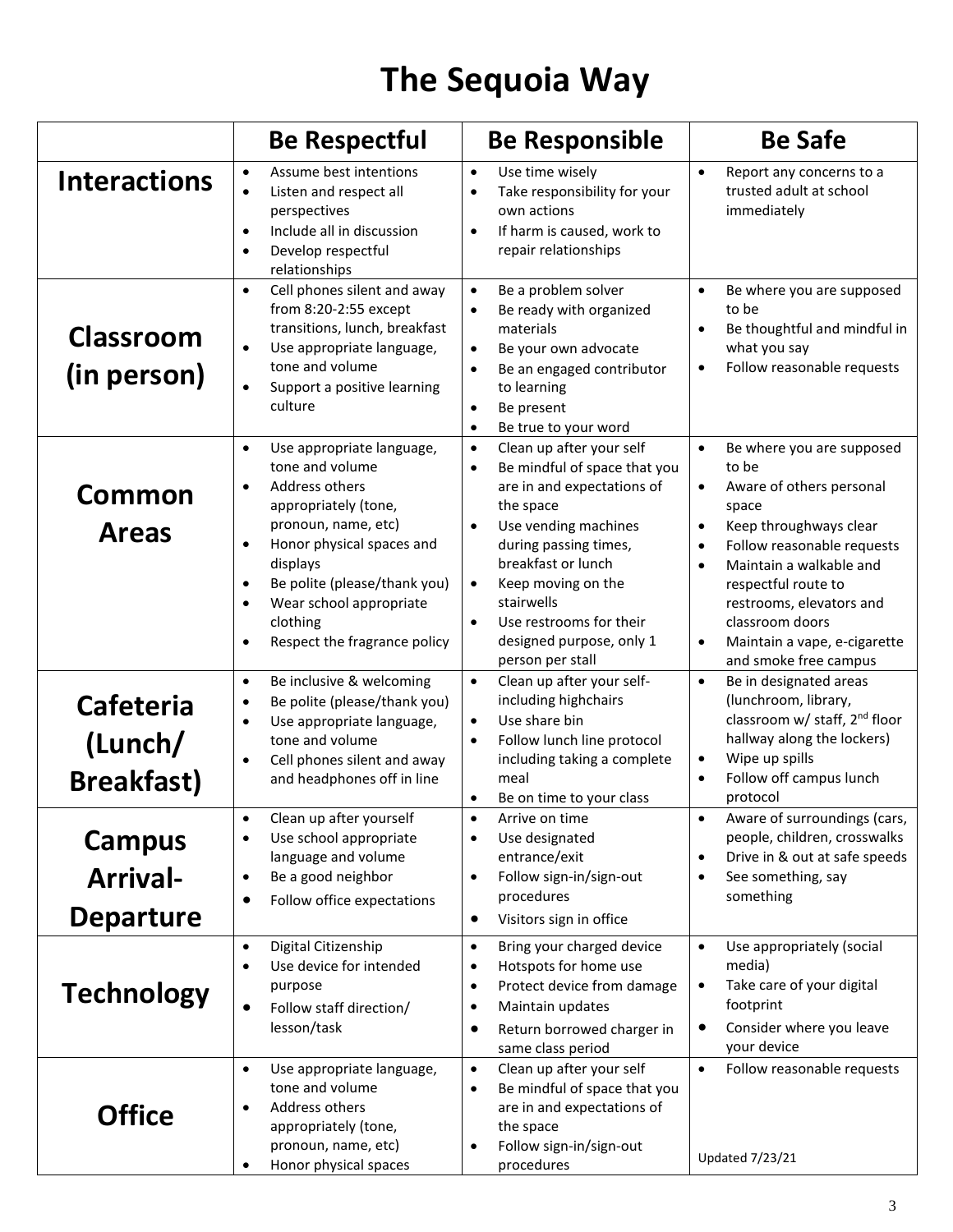### Attendance

#### **Attendance:**



Sequoia High School holds high expectations for its students. In order to achieve these high standards, regular attendance is necessary. Washington State Law and Everett Public Schools Board Policy require that all students attend school and make minimum academic progress to maintain their academic standing within the school. Attending regularly positively impacts the student's ability to make monthly academic progress and stay on track to graduate. Students must make academic progress to stay enrolled or a change in program may occur.

Students are required to attend all Check and Connect and CONNECTED days. Any excused absences must be pre-approved by the school principal (or designee).

#### **Leaving Campus during School Hours:**

Students are expected to stay on campus once they arrive on campus until the end of their individualized scheduled day. Students needing to leave campus during their school day require permission from parent/guardian and checking out directly with an office staff person. During lunch students with 12 credits, who made academic progress the prior term and have an *approved* **off** campus lunch form on file in the office may leave for lunch. Students will be expected to return to campus for the beginning of class. Off campus lunch privileges are based on meeting these expectations.

#### **Prearranged Absences:**

Families should not schedule vacations or travel while school is in session. If a family vacation or travel must occur while school is in session, it must be prearranged prior to the absence and approved by the principal (or designee). Pursuant to item policy, the principal (or designee) may excuse up to five (5) school days for a prearranged absence per student each school year. Assignments requested for a prearranged absence will be provided to the student or parent if requested five (5) school days prior to the absence.

### Academics



#### **CONNECTED Application and Procedures:**

Any student living in the Everett School District who is a high school student (grades 9–12), and will be able to complete all high school credits and requirements by the time she/he turns 21 is welcome to attend CONNECTED at Sequoia High School. Students should fill out the [pre-registration form](https://www.everettsd.org/site/default.aspx?PageType=3&DomainID=11&ModuleInstanceID=191382&ViewID=6446EE88-D30C-497E-9316-3F8874B3E108&RenderLoc=0&FlexDataID=168134&PageID=15) by visiting Sequoia website. Students who are currently under suspension or expulsion from another school may attend CONNECTED at Sequoia *only after the conditions for re-enter her/his home school have been met.* Every student entering Sequoia High School is required to complete a 12-day (24-hour) class, CONNECTED, prior to the term she/he enters school. (Please note: CONNECTED 1 is only 8 days.)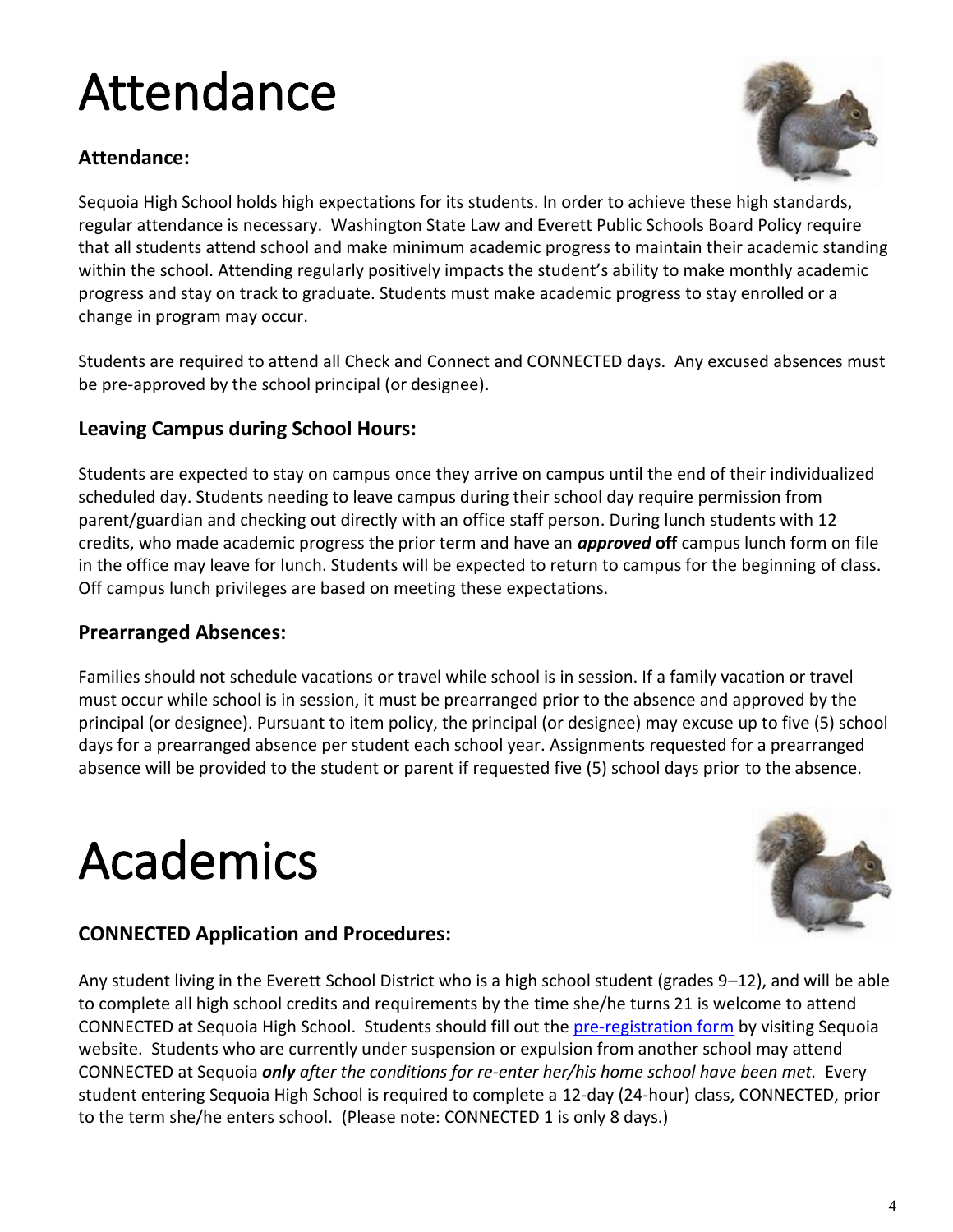New students to the district should also fill our [new student enrollment forms](https://www.everettsd.org/domain/1469) as well as complete th[e pre](https://www.everettsd.org/site/default.aspx?PageType=3&DomainID=11&ModuleInstanceID=191382&ViewID=6446EE88-D30C-497E-9316-3F8874B3E108&RenderLoc=0&FlexDataID=168134&PageID=15)[registration form](https://www.everettsd.org/site/default.aspx?PageType=3&DomainID=11&ModuleInstanceID=191382&ViewID=6446EE88-D30C-497E-9316-3F8874B3E108&RenderLoc=0&FlexDataID=168134&PageID=15) prior to the first day of CONNECTED. Students who have a 504 Plan or Individualized Education Plan should provide a copy to Sequoia if applicable. Students with an Individualized Education Plan (IEP) are permitted to enroll at Sequoia if the school is able to meet the individual learning needs of the student. An IEP should be reviewed prior to attending CONNECTED. Students who live outside of the Everett School District boundaries must have an approved Choice Transfer prior to beginning CONNECTED. Students and families are encouraged to contact the school with any questions about the enrollment process.

#### **Advisory:**

All students are enrolled in Advisory for the entire time they are enrolled at Sequoia High School. Advisory meets Monday - Thursday and is taught by the student's academic advisor. Students are expected to attend advisory each day. Attendance will be taken daily. Advisory emphasizes goal setting, study skills, developing school success strategies and tracking academic progress. Students are expected to make up incompletes, complete homework, and/or participate in daily activities or lessons. On Mondays and Thursday's students may work with content area teachers on incompletes or current classes. On Tuesdays and Wednesday's students will engage in new lessons on post high school planning/success, emotional literacy, financial literacy, technology literacy. *Attendance is required for all students*. Students who do not attend Advisory may be placed on intervention plan and could be withdrawn from school for not making progress if they fail to comply with the terms of the intervention plan.

#### **Check & Connect/Appointment Day:**

After successful completion of CONNECTED, all students will be assigned a teacher to be their academic advisor. Students and teachers will also meet to discuss progress eight times a year on Check & Connect/Appointment Day. Check & Connect is 10am-1:00pm. Students report to their advisory classroom at 10am. Students need to arrive on time and remain in the class the required time. Students who pass all their enrolled classes will earn an early release from Check and Connect at 11:30am. All other students must remain in Check and Connect until 1:00pm. Students are required to attend Check & Connect and their individual Appointment to schedule classes and stay enrolled for the next term.

#### **Commencement Exercises:**

Students who have completed all graduation requirements will be invited to participate in the commencement ceremony. Graduates are expected to attend Graduation practice to participate in ceremony. All school and district rules apply at the practice and ceremony.

#### **Grades:**

Sequoia High School does not use conventional letter grades to assess student progress. All work must be completed at a mastery level of at least 80% in order to receive credit at the end of the class. An incomplete class will appear on a student's transcript as an "I". Incompletes that are not finished will be converted to a no credit or "NC" mark on the student's transcript. All credits that are earned will receive a "P" for passing grade. Courses where credit has not been earned will be given an "NC". A .25 credit is awarded at the end of each term for passing grades.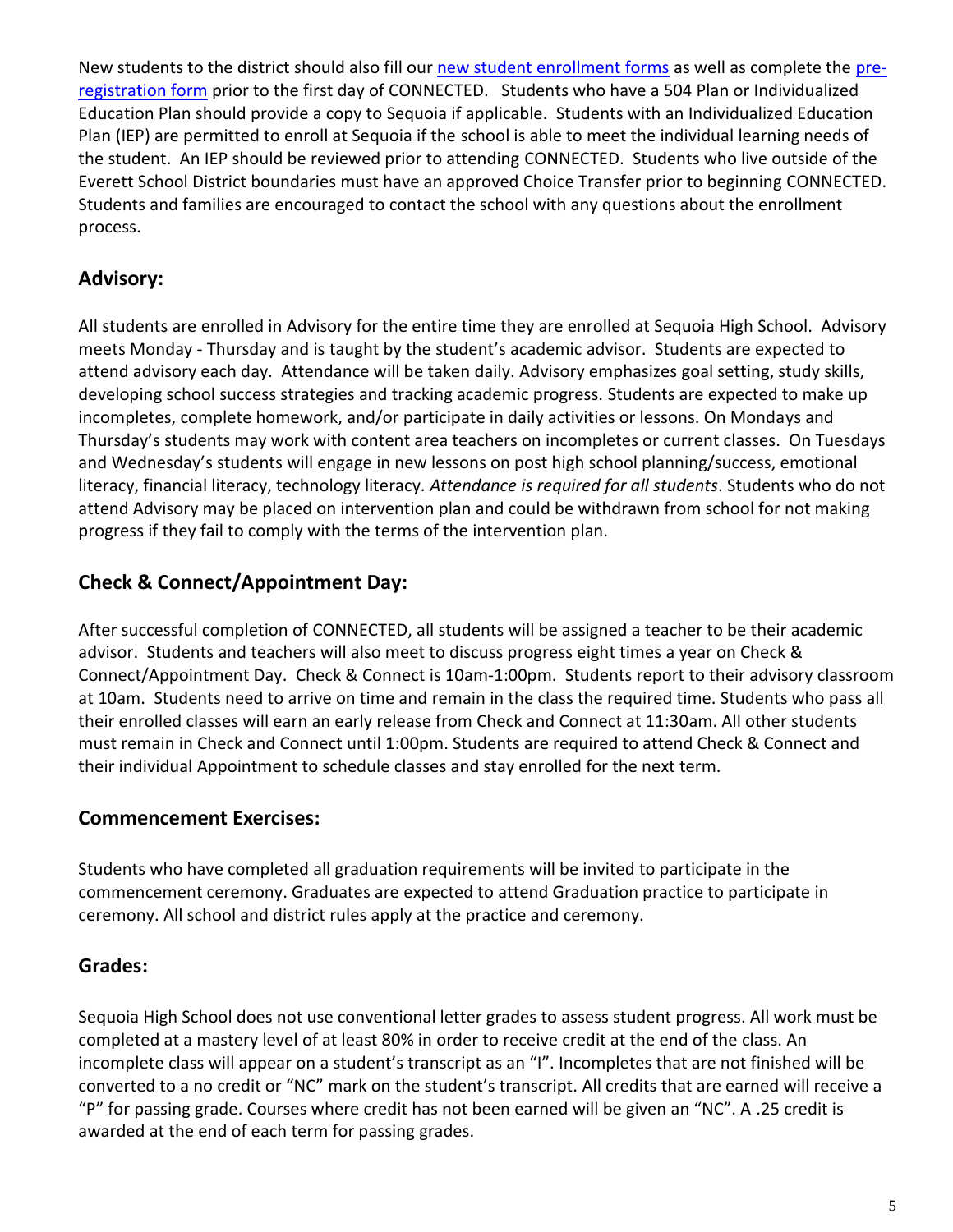#### **Homework:**

The academic program at Sequoia High School is designed to include both in-school and independent work. The system was developed to allow students to meet individual needs while progressing toward graduation. Homework is required to achieve normal academic progress and stay in good standing as a student. Students should expect 3 hours of homework per week for each class in which they are enrolled. This means that a student enrolled in 5 classes can expect 15 hours of homework per week. Homework support is provided. Students should talk with their Advisory teacher about days and times for each class.

#### **Intervention Plan:**

Students enrolled at Sequoia High School progress toward graduation by working at their own pace. Students must earn .75 credits per term to remain on track to graduate at a four-year pace. This is considered normal academic progress at Sequoia High School. Students must make minimum progress each term or they will be placed on an intervention plan. Minimum progress can be defined as no less than .25 credits per term. While on an intervention plan, students must meet the requirements of the plan to make progress. Students who do not make sufficient academic progress while on an intervention for two consecutive months will be offered an alternative course of study. (WAC 392-121-182 Alternative Learning Experience Plan).

#### **Physical Education Logs:**

Students may create a fitness goal, develop plan, and track to earn PE credit. Students must document 90 hours/5400 minutes with their advisor to earn .5 credit. Students must be enrolled during the times activity hours are logged. Hours must be completed in the same academic year. Students should earn a minimum of .5 PE credit per year until the graduation requirement is met.

#### **Retake/Re-Retake:**

Students who have successfully passed CONNECTED this year but are not currently enrolled will need to participate in an intervention called Retake. Retake occurs on Check and Connect days from 10:00 – 1:00 within their advisory class. Students will complete a variety of lessons in order to complete Retake. **It is required for students to re-enroll.** Retake helps to transition students back into school by attempting to identify new strategies for success.

A student who has previously, this academic year, completed CONNECTED and Retake and wants to reenroll in school must complete Re-Retake. An application packet may be picked up from the office and must be returned 5 school days prior to the next appointment day. A student is required to meet with their counselor and administrator to create an individualized plan of success and help determine best educational opportunities.

#### **Significant Adult Night:**

Throughout the year we will host Significant Adult Nights. This gives the adults in that student's life an opportunity to become familiar with our schedule, calendar, and other program components. We encourage adults to attend and ask any questions that they may have about our program. If your student chooses to enroll in our program, future adult involvement is welcomed through our Port Gardner/Sequoia Parent Teacher Student Association (PTSA).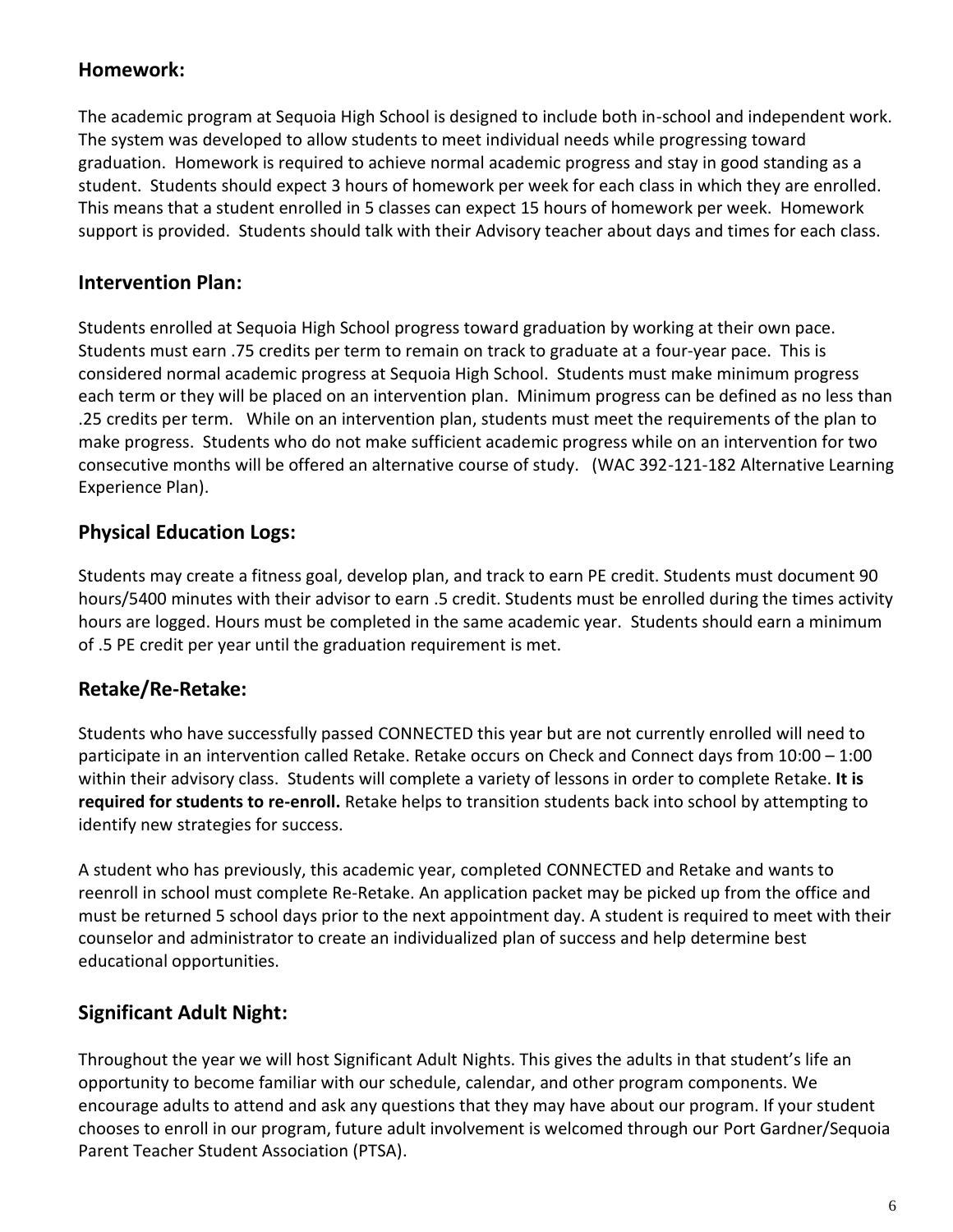### Activities



#### **Associated Student Body:**

The Associated Student Body (ASB) is a formal organization of students that is formed with the approval of the school district Board of Directors. Vending machine revenues fund the ASB program at Sequoia High School. The organization offers students leadership opportunities. ASB meetings occur monthly. According to the ASB charter, each Advisory class will elect two representatives to attend each meeting who will serve for one school year. From this group of representatives who served the previous school year, a President, Vice-President, Secretary, Treasurer and Communications Representative will be voted into office each spring to comprise the executive board. Each advisory in the fall will identify a Student Representative to attend ASB meetings and provide communication between the advisory class and the ASB.

#### **Athletics:**

All students enrolled at Sequoia High are eligible to participate in school athletics at their attendance boundary school (Cascade, Everett, or Jackson High Schools). Students must meet all WIAA eligibility requirement as well as any school district requirements for participation. Information is available on our district website at<https://www.everettsd.org/Page/199> or contact the athletic district office at the school or Sequoia High School's office.

#### **Extra-Curricular Activities:**

All students enrolled at Sequoia High School are eligible to participate in any school activities. If an activity is not offered at Sequoia High School a student may participate at their attendance boundary school (Cascade, Everett, or Jackson High Schools). Students must meet all WIAA eligibility requirement as well as any school district requirements for participation. Contact the Sequoia Office for more information.

#### **Freedom of Expression:**

The free expression of student opinion is an important part of education in a democratic society. Students' verbal and written expression of opinion on school premises is encouraged so long as it does not substantially disrupt the operation of the school or otherwise violate district policy or procedure. Students are expressly prohibited from the use of vulgar and/or offensive terms in classroom or assembly settings.

The location designated for our school is on the east side of the main building in front of our flagpole. The designated times for this are:

**Monday –Thursday:** 8:00am-8:15am, 12:45pm-1:00pm, & 2:55pm-3:15pm **Fridays:** 8:00am-8:15am & 11:45am-12:00pm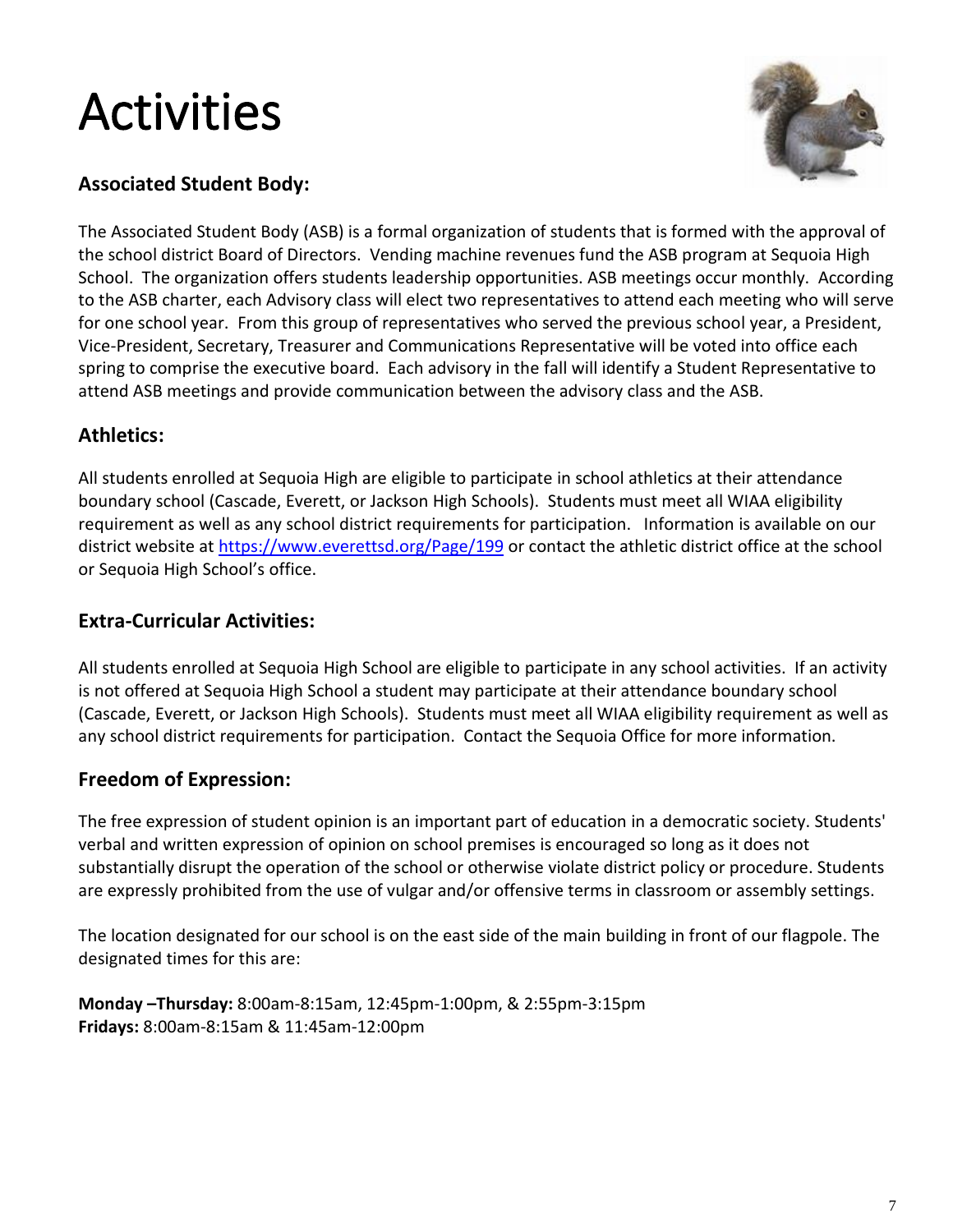## Emergency Procedures

Each month we are required to practice emergency procedures including lockdown, earthquake, and evacuation/fire drills for the continued safety of our students. It is

important we practice each situation as though it is a real emergency so that we are prepared to respond appropriately. In any emergency, it is critical to follow the directions of school staff or emergency responders.

#### **Cell Phone/Social Media:**

During an emergency, students and staff are asked to not use cell phones or other social media unless directed with a factual message. We request this to ensure accurate information is released and that any response by first responders are not compromised.

#### **Earthquake:**

In the event of an earthquake, *Stop, Drop and Cover.* Go to the safest place- desk, doorway, and cabinet etc. and wait for the all clear from Principal (or designee) or First Responders. Do not exit the building until the earth has stopped moving and it has been determined it is clear to exit to the safest place which might include the Sequoia Field, Doyle Park, field behind school on Norton or other safe location.

#### **Fire Alarm:**

When the fire alarm goes off, evaluate the situation, and immediately exit the buildings if you believe the situation is a potential fire. Note a fire alarm may ring in an earthquake or other situations where it would not appropriate to evacuate for your safety. Walk away from the building to either the North or South side of the Sequoia building as indicated on the evacuation maps in each classroom. If your designated route is barricaded or unsafe; follow the closest alternative route. Enter soccer field in front of Sequoia and line up by teacher in designated area. If the alarm occurs during passing time or lunch; proceed to the previous class period teacher. If you are not assigned to a teacher during that period; report to the office area at the south end of the lines. Please stay in your assigned line as each person will need to be accounted for. In the event that we need to evacuate to a secondary location, please follow the directions of staff or first responders.

#### **Intruder:**

In the event of an active-violent intruder inside the campus; Run, Hide, Fight. If you are inside the building and you can *RUN* away. If you are outside the building; stay outside and move away from the building and call 911. If you cannot safely leave the area, *HIDE*, secure classrooms, block the door with furniture, move away from windows and doors and call 911. Do not open door unless a confirmed rescuer. If there are no other options *FIGHT*, take actions against the intruder.

#### **Lockdown:**

In the event of a lockdown, the doors will be locked, and students will be secured in the building away from windows and doors. If a fire alarm goes off during a lock down, unless you see or smell fire, you would not exit the building unless directed by school staff or law enforcement. No one will be allowed to enter the

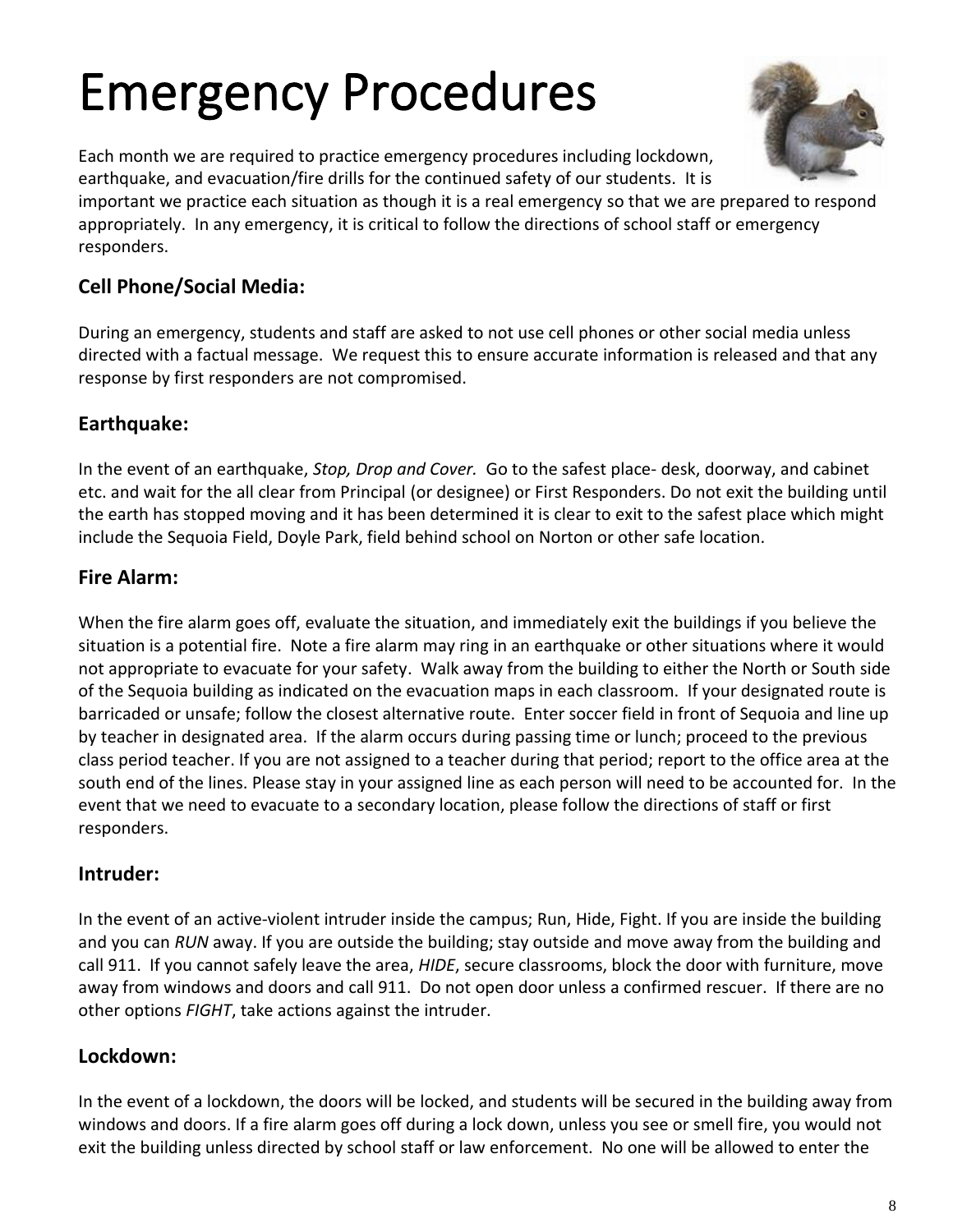buildings. If you are just arriving on campus, for your safety, please return to your vehicle or another safe location. Please do not try and enter a building. Whether a drill or real incident you will find that the door is locked, and you will not be allowed access. In a drill situation, it typically lasts from 3-7 minutes. Doors will be opened immediately at the end of the drill.

#### **Student Release:**

In any emergency situation, students must wait to be released and signed out to a family member or significant adult or approved by Principal (or designee). Please do not leave campus without following the sign out process as we will need to ensure the safety of all students. In an emergency we will only release students to those people listed as your emergency contacts. It is recommended that you check to ensure that information is accurate.

### Services



#### **Breakfast and Lunch:**

*Breakfast and lunch will be available to all students at no cost due to our participation* in the federally funded Community Eligibility Provision. As part of the enrollment packet, students and families must complete the Family Income Survey. The Family Income Survey will help maintain funding for other programs that rely on free and reduced information. The information collected in the survey is 100% confidential and will not be used for any other purpose. Sequoia students will not need to fill out a Free/Reduced lunch form.

#### **Career Center:**

The Career Center is located in the library. The library is open Monday through Friday 8:30am-2pm to contact the Career Specialist or schedule an appointment. Students are encouraged to login to [Naviance](https://clever.com/oauth/authorize?redirect_uri=https%3A%2F%2Fid.naviance.com%2Fclever%2Fredirect&client_id=998d799b68dd5e1b6a57&district_id=564dfd73f2571e01000000bf&response_type=code&skip=1&channel=instant_login_link&confirmed=true) to access transcripts and other resources for college and career readiness. Contact the Career Specialists about jobs, colleges, scholarships, financial aid, Sno-Isle, and more.

#### **Child Care Center:**

Children of a currently enrolled students in good standing may attend the full-licensed daycare. The daycare center accepts children from one month to 24 months old. Application packets are available from the Daycare either in person or by calling 425-385-5120. Prior to bringing a child to the daycare they must be enrolled in the program.

#### **Health Room/Vision Screening:**

Upon request, Snellen screening (E chart) is available in the Health Room for any difficulty with distance vision.

#### **Library:**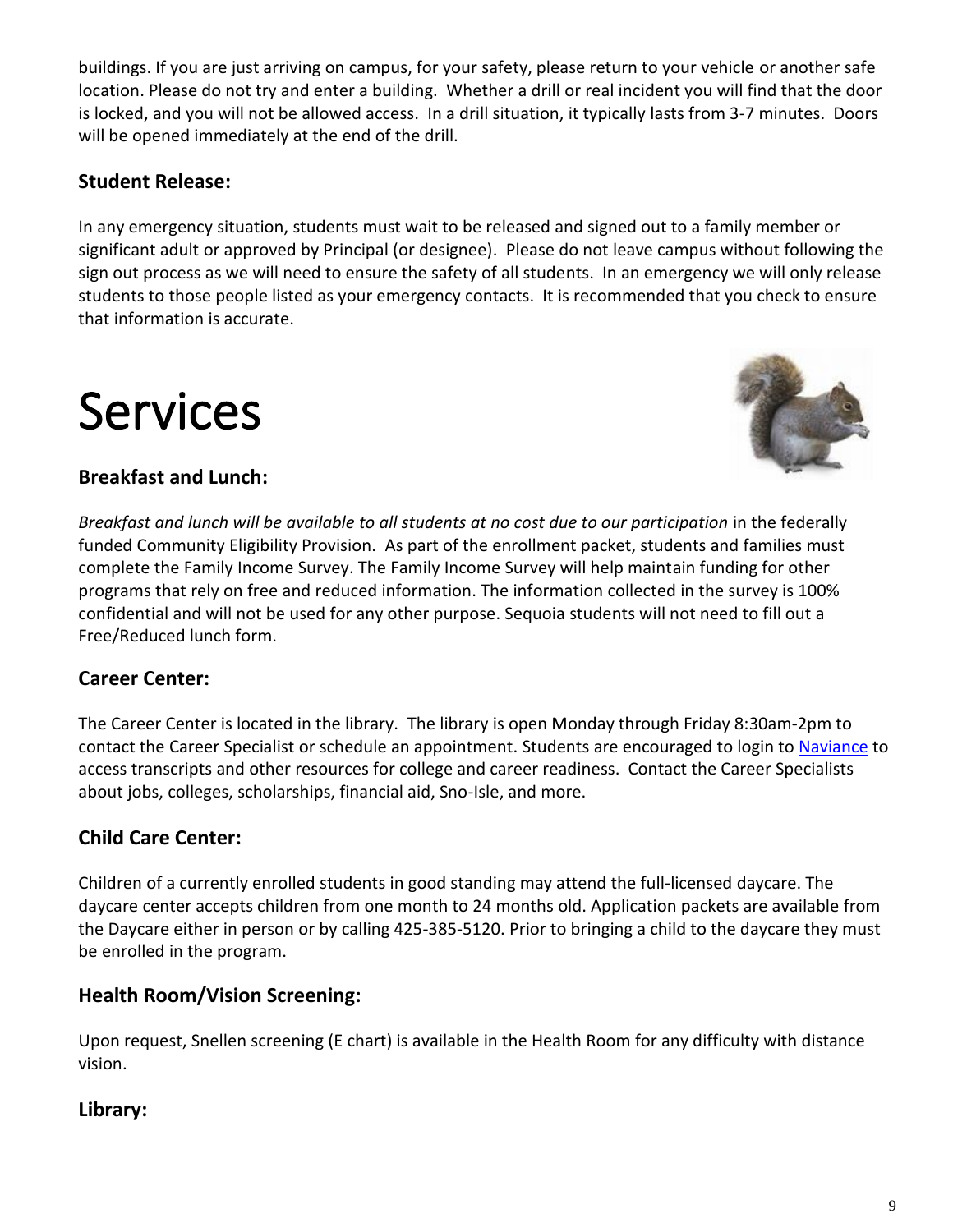Students and classes are encouraged to use the library. The library is open from 8:30am-2pm every day. The library is open during lunch for students to check out books and work quietly. Students using the library during their scheduled class periods, need permission from the teacher of the scheduled class that period.

#### **Picture Day:**

School pictures will be scheduled annually. Each student will have their picture taken. No hats or head coverings, except for medical or religious reasons, will be allowed in school pictures. Students will have an option to purchase pictures on Picture Day. Students will receive a Student ID card.

#### **Transportation:**

ORCA cards are available for students who live within the Everett School District service area and live more than one mile from the school. ORCA cards are distributed in the office during CONNECTED, passing time, lunch, and at the end of the day. Students will be assigned an ORCA card for the time they attend Sequoia High School. Students must return ORCA passes and cards when they leave Sequoia. If the ORCA pass or card is not returned with- in 24 hours of withdraw from Sequoia or lost, students will be accessed a \$6.00 fine and card deactivated. The ORCA pass may be used to provide transportation to and from school, work or other outside activities the student is involved in while enrolled at Sequoia High School. Students attending Sequoia on a choice transfer are not eligible for ORCA passes or cards.

### **Technology**

#### **Personal Electronic Devices:**



High school students who choose to bring cell phones and other PEDs to school may only use their cell phones and other PEDs during transition periods, at lunch and before/after the school day. The Sequoia School Day is 8:20am-2:55pm. Students are expected to silence their cell phones and other PEDs before entering a classroom or other learning environments such as the library.

#### **Technology/Tablets:**

Each enrolled student will be provided a district issued tablet. The student is responsible for the security and care of the device. The student must return the device if they withdraw from school or they will be assigned a fine for the cost of the device. Please refer to the [Technology Handbook for Students and](https://www.everettsd.org/Page/23798)  [Parents](https://www.everettsd.org/Page/23798) for detailed information about technology.

#### What if I forgot to bring the laptop to school?

If a student forgets to bring their laptop to school, the student may miss out on laptop-related instructional activities that day. Please help us help your student bring their charged laptop to/from school daily! Each school has a very small number of "loaner" devices. Priority for these loaners goes to students who experience equipment issues outside of their control. *Students that do not bring their laptop to school will be considered unprepared for class and may have to make adjustments during the lesson in order to participate. For example, they may need to hand write a*